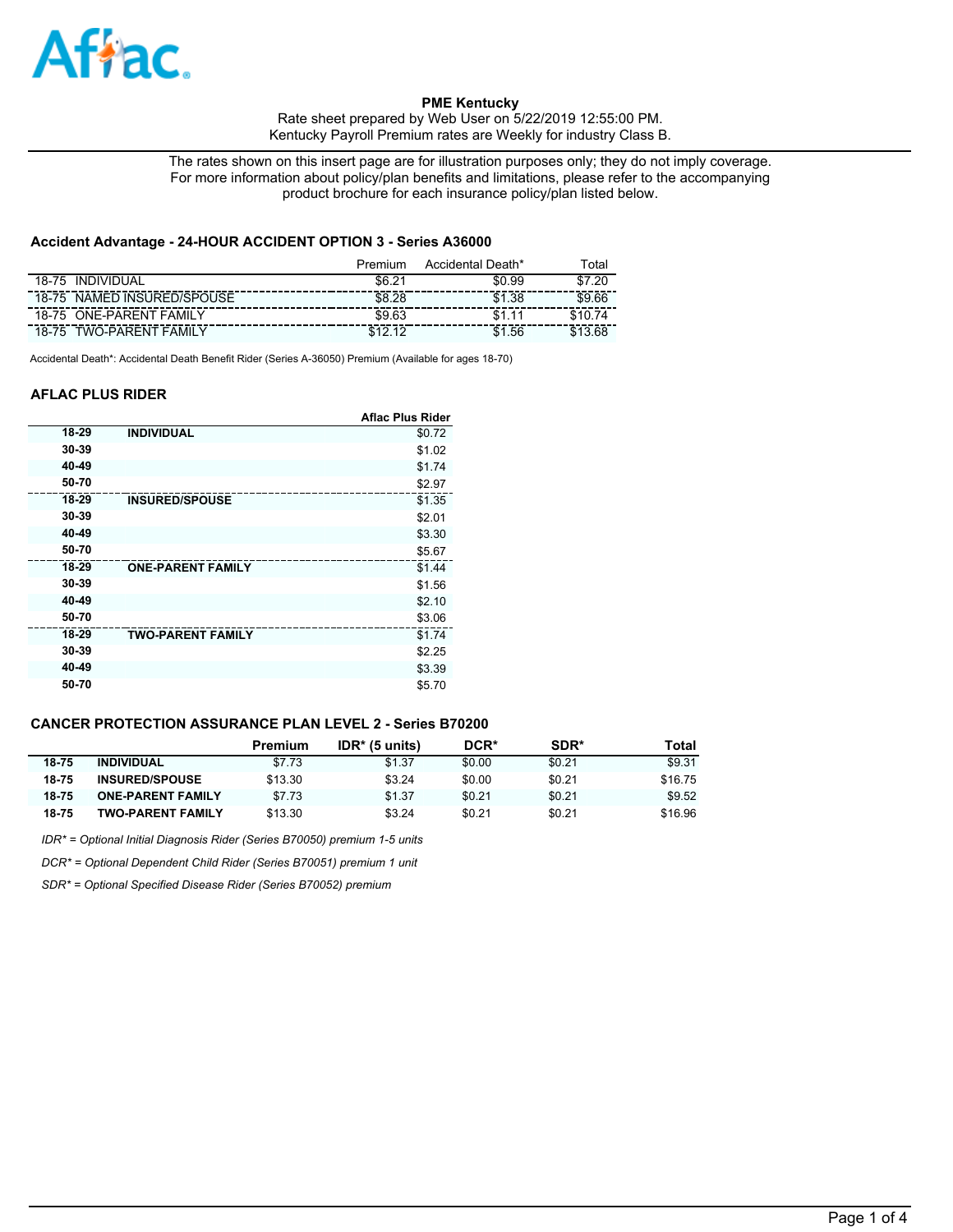

**PME Kentucky**  Rate sheet prepared by Web User on 5/22/2019 12:55:00 PM. Kentucky Payroll Premium rates are Weekly for industry Class B.

The rates shown on this insert page are for illustration purposes only; they do not imply coverage. For more information about policy/plan benefits and limitations, please refer to the accompanying product brochure for each insurance policy/plan listed below.

### **CRITICAL CARE AND RECOVERY LEVEL TWO - Series A71200**

|           |         | Individual     |               |              |       |         | <b>One Parent Family</b> |               |              |
|-----------|---------|----------------|---------------|--------------|-------|---------|--------------------------|---------------|--------------|
| Age       | Premium | <b>FOBBR</b>   | <b>PSHERR</b> | <b>Total</b> | Age   | Premium | <b>FOBBR</b>             | <b>PSHERR</b> | <b>Total</b> |
| 18-35     | \$3.78  | \$0.54         | \$0.27        | \$4.59       | 18-35 | \$6.48  | \$0.57                   | \$0.30        | \$7.35       |
| $36 - 45$ | \$5.40  | \$0.99         | \$0.66        | \$7.05       | 36-45 | \$7.62  | \$1.05                   | \$0.66        | \$9.33       |
| 46-55     | \$7.35  | \$1.17         | \$1.08        | \$9.60       | 46-55 | \$9.81  | \$1.20                   | \$1.08        | \$12.09      |
| 56-70     | \$9.48  | \$1.29         | \$1.53        | \$12.30      | 56-70 | \$12.90 | \$1.35                   | \$1.56        | \$15.81      |
|           |         |                |               |              |       |         |                          |               |              |
|           |         | Insured/Spouse |               |              |       |         | <b>Two Parent Family</b> |               |              |
| Age       | Premium | <b>FOBBR</b>   | <b>PSHERR</b> | Total        | Age   | Premium | <b>FOBBR</b>             | <b>PSHERR</b> | <b>Total</b> |
| 18-35     | \$7.29  | \$1.08         | \$0.54        | \$8.91       | 18-35 | \$8.28  | \$1.11                   | \$0.57        | \$9.96       |
| $36 - 45$ | \$9.48  | \$1.98         | \$1.11        | \$12.57      | 36-45 | \$10.50 | \$2.04                   | \$1.20        | \$13.74      |
| 46-55     | \$12.75 | \$2.34         | \$1.86        | \$16.95      | 46-55 | \$14.04 | \$2.37                   | \$2.01        | \$18.42      |

*FOBBR: First Occurrence Building Benefit Rider (Rider Series A71050) (\$500)*

*PSHERR: Primary Specified Health Event Recovery Rider (Rider Series A71051)*

## **AFLAC-SHORT TERM DISABILITY - Series A-57600**

**Elimination Period Accident/Sickness - 0/7 DAYS**

| Annual Income         |       | \$22.000 | \$24.000 | \$26,000 | \$28,000 | \$30,000 | \$32,000 | \$34,000 | \$36,000 | \$38,000 | \$40,000 |
|-----------------------|-------|----------|----------|----------|----------|----------|----------|----------|----------|----------|----------|
| <b>Benefit Period</b> | Aae   | \$1.100  | \$1.200  | \$1.300  | \$1.400  | \$1.500  | \$1,600  | \$1.700  | \$1,800  | \$1,900  | \$2,000  |
| 3 MONTHS              | 18-49 | \$7.59   | \$8.28   | \$8.97   | \$9.66   | \$10.35  | \$11.04  | \$11.73  | \$12.42  | \$13.11  | \$13.80  |
|                       | 50-64 | \$8.91   | \$9.72   | \$10.53  | \$11.34  | \$12.15  | \$12.96  | \$13.77  | \$14.58  | \$15.39  | \$16.20  |
|                       | 65-74 | \$10.56  | \$11.52  | \$12.48  | \$13.44  | \$14.40  | \$15.36  | \$16.32  | \$17.28  | \$18.24  | \$19.20  |

#### **AFLAC PLUS RIDER**

|           | <b>Aflac Plus Rider</b> |
|-----------|-------------------------|
| 18-29     | \$0.72                  |
| $30 - 39$ | \$1.02                  |
| 40-49     | \$1.74                  |
| 50-70     | \$2.97                  |

### **AFLAC VALUE RIDER**

|       | <b>Aflac Value Rider</b> |
|-------|--------------------------|
| 18-69 | \$2.52                   |
|       |                          |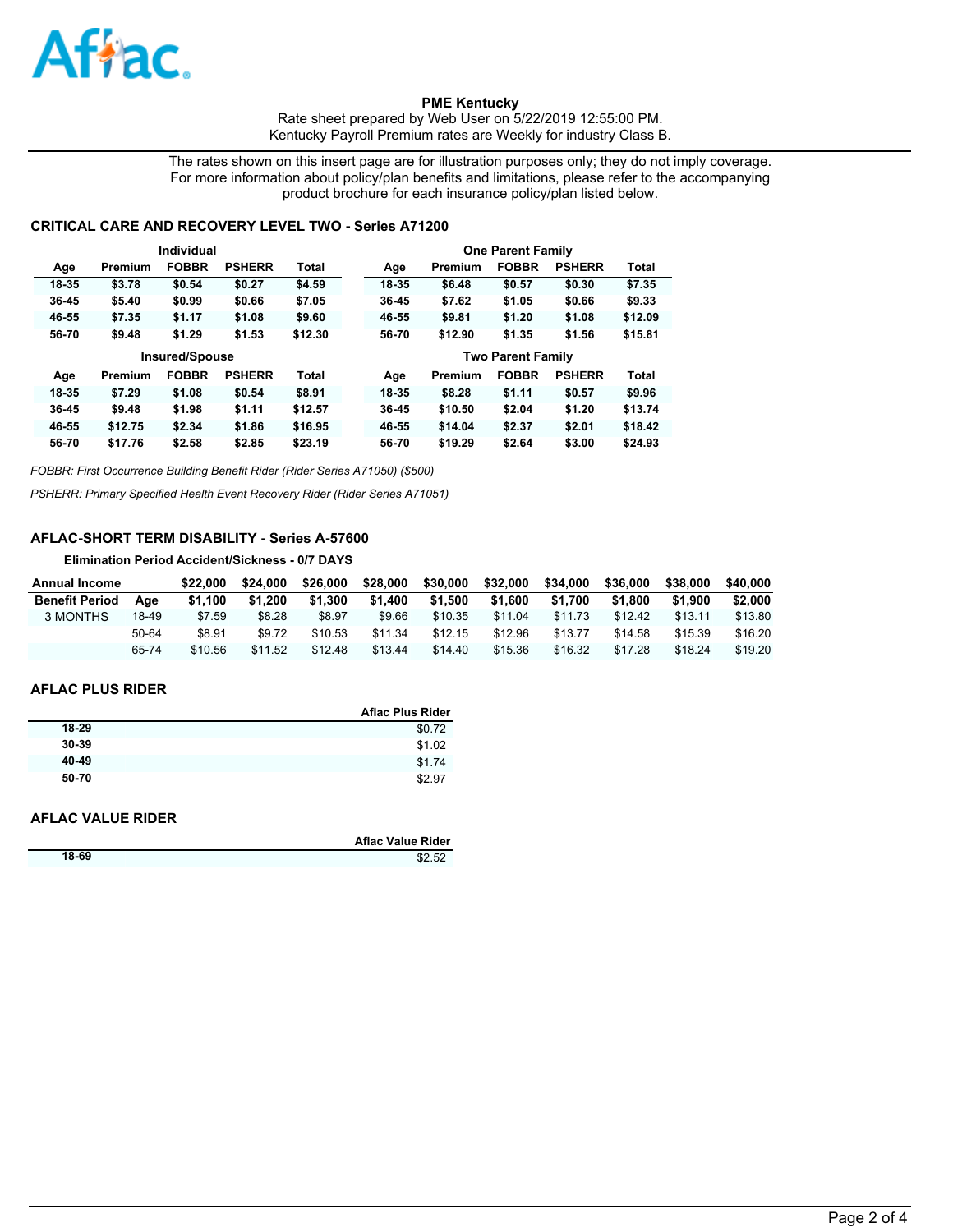

**PME Kentucky**  Rate sheet prepared by Web User on 5/22/2019 12:55:00 PM. Kentucky Payroll Premium rates are Weekly for industry Class B.

The rates shown on this insert page are for illustration purposes only; they do not imply coverage. For more information about policy/plan benefits and limitations, please refer to the accompanying product brochure for each insurance policy/plan listed below.

### **AFLAC HOSPITAL CHOICE - Option 1 Benefit Amount 500 - Series B40100**

|                            | Premium | <b>EBR</b> | <b>HSSCR</b> | Total   |
|----------------------------|---------|------------|--------------|---------|
| 18-49<br><b>INDIVIDUAL</b> | \$3.69  | \$2.52     | \$3.96       | \$10.17 |
| 50-59                      | \$3.78  | \$2.85     | \$5.07       | \$11.70 |
| 60-75                      | \$3.90  | \$2.88     | \$6.60       | \$13.38 |
| 18-49 INSURED/SPOUSE       | \$4.83  | \$5.28     | \$7.26       | \$17.37 |
| 50-59                      | \$5.10  | \$5.91     | \$10.08      | \$21.09 |
| 60-75                      | \$5.25  | \$5.97     | \$12.63      | \$23.85 |
| 18-49 ONE-PARENT FAMILY    | \$4.83  | \$4.98     | \$5.49       | \$15.30 |
| 50-59                      | \$4.92  | \$5.10     | \$6.24       | \$16.26 |
| 60-75                      | \$5.04  | \$5.22     | \$8.19       | \$18.45 |
| 18-49 TWO-PARENT FAMILY    | \$5.49  | \$6.39     | \$7.38       | \$19.26 |
| 50-59                      | \$5.61  | \$6.51     | \$9.69       | \$21.81 |
| 60-75                      | \$5.73  | \$6.78     | \$13.50      | \$26.01 |

*EBR\*: Extended Benefit Rider Premium (Available for ages 18-75)*

*HSSCR\*: Hospital Stay and Surgical Care Rider Premium (Available for ages 18-75) \*Note – The Extended Benefit Rider and Hospital Stay and Surgical Care Rider are not available with Option H.*